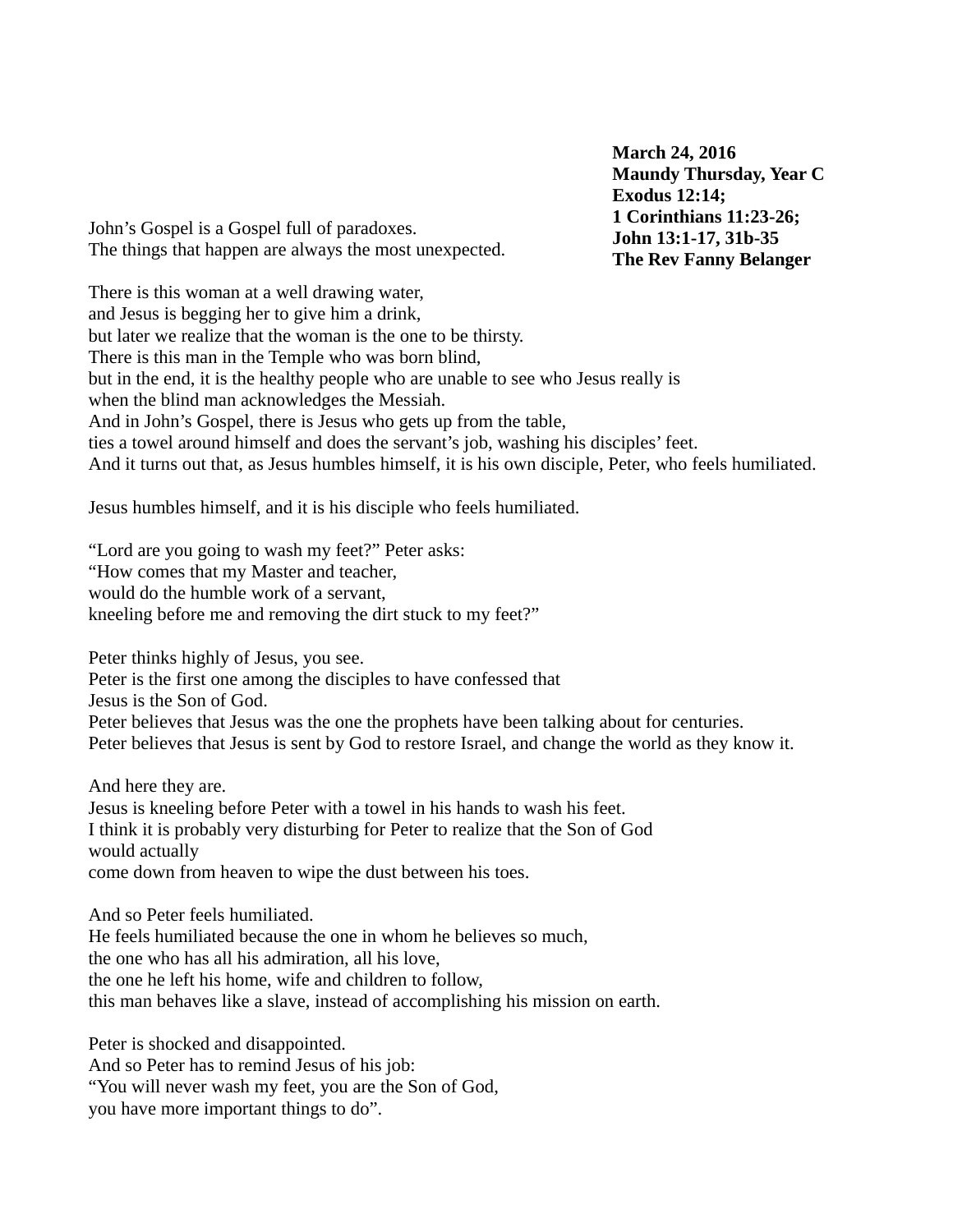Well, hearing this Gospel today, I wonder how often it is that we behave like Peter. I wonder how often it is that we don't let Jesus wash our feet, because he is Jesus and because he has more important things to take care of. I wonder if it is right to think that because Jesus is who he is, he should not care about the messy little things in our lives. And I also wonder how convenient it is for us to believe so. How convenient it is for us to believe so.

Because if, as Peter, we assume that Jesus should be looking at the important things he is supposed to do,

It means he won't look at our own poverty and our own uncleanness.

And this is how it translates in our spirituality:

How often is it that we don't pray about what we call the details of our lives because

– so we say – God has more important things to handle?

Do we acknowledge before God our anxiety, our dark thoughts, our feelings of self-loathing? No, God has other things to do.

Do we talk to God how badly we need a few drinks at night?

No, God has other things to do.

Do we talk to God about this sibling we have not been seeing for years?

No, God has other things to do.

How often is it that we draw a line between us and God?

Out of respect, out of love, yes.

But also: to keep God at a (reasonable) distance.

Yes, it is very hard to acknowledge before God the places of our lives that need

washing and healing.

Because it' s humiliating somehow.

But it's like when you're at the doctor, you see.

The last place you want to be touched is the one you really should let the doctor have a look at. But it just looks so trivial and so stupid – no need to mention it.

It's also so scary.

How often do we pray about what actually occupies most of our thoughts all day long?

Fears, desires, disappointments, hopes, mood swings.

Most often, we just don't.

Because it is hard to let God see how poor and weak and needy we are.

God wants to take care of us but as for Peter, it is hard for us to let him do so.

Because we have our own pride,

and we are ashamed too.

Yet, if we do not let God take care of us we will have no share with him,

as Jesus reminds the disciple.

Because what we call details is actually what our lives are made of:

bitterness, dreams, tiredness, shame and fear, happy and complicated relationships.

Jesus tells us that we need to let God clean

and wash and visit the places in ourselves we would not show.

These places that are dirty or silly, the places that hurt, the places we don't even want to think about.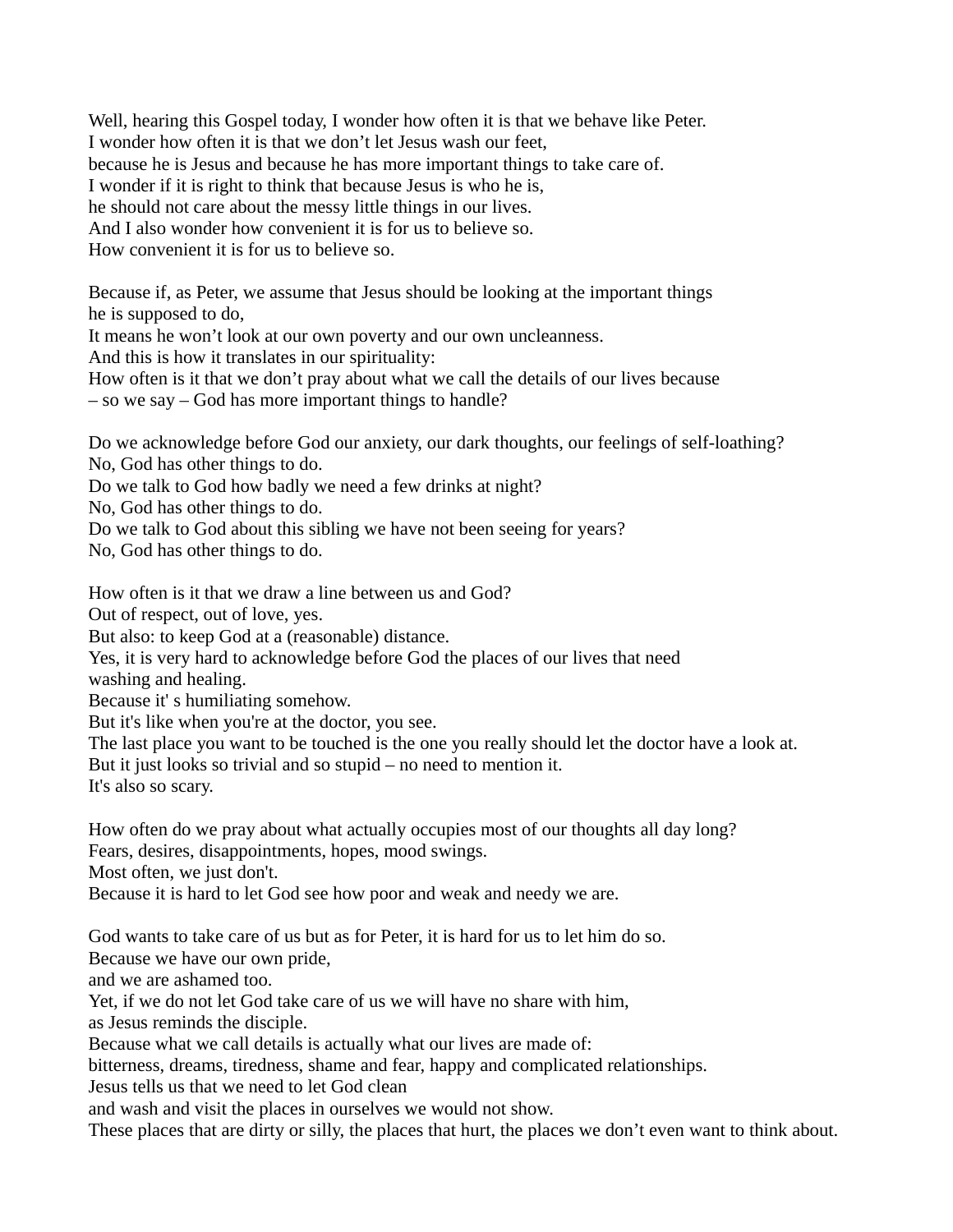Yet today, as we are stripping the altar, putting aside rites, music and liturgy, God comes closer.

God comes closer.

We remember we are all naked in front of God, as were Adam and Eve.

Bare.

As were Peter's feet.

*Almighty God, to you all hearts are open, all desires known, and from you no secrets are hid. Cleanse the thoughts of our hearts by the inspiration of your Holy Spirit, that we may perfectly love you and worthily magnify your holy Name. Through Christ, our Lord.*

That's right. We need to be cleansed.

But today Jesus tells us something else too.

He tells us also that we should not be humiliated, because he is not humiliated. He is humble.

It is beautiful the washing of the feet is the last thing Jesus does on this earth. Jesus is going to die,

He is going to save the world as we say– important things he has to do.

And yet, the last thing he wants to do on earth is to wash his disciples' feet.

It is easy to believe that with the washing of the feet Jesus does something he does not really want to do,

something a little disgusting, but he would do it anyway to make an example. Well, I don't think so.

Yes, Jesus is making an example for all of us,

but there is more to that.

I think Jesus wants to do something that a lot of dying people want to do:

He wants to touch the ones he loves.

What would you do if you were to die tomorrow?

Well, you'd probably have a last meal with your family and friends,

and you would hug them, and kiss them, and tell them you love them.

Jesus is not different from us.

Jesus needs to touch his disciples one last time,

Jesus needs to feel his disciples' presence

and to do something kind to them, to honor them,

and as he does so

He brings them closer, in communion with him, in communion with God And he cleanses them.

With Jesus, we learn that God is not indifferent and God is not disgusted. God does not judge us from heaven above rolling his eyes and sighing. He loves us. He sees us and wants to touch us,

and you would take into your hands a wounded bird fallen from the tree.